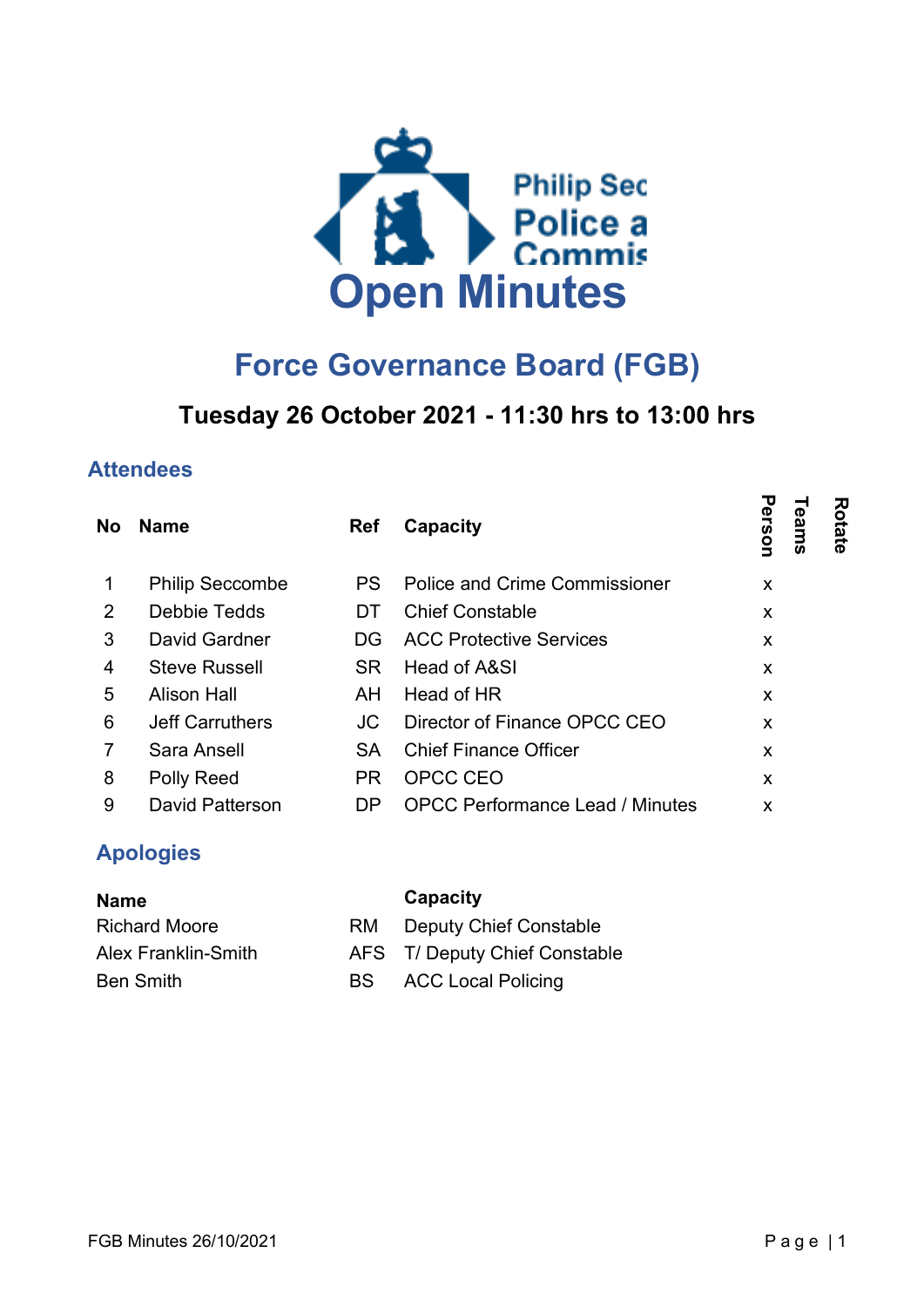### **Minutes**

| <b>Reference</b> | <b>Item</b>                                                                                                                                                                                                                                                                                                                                                                                                                                                                                                                                                                                                                                 | <b>Actions</b> |
|------------------|---------------------------------------------------------------------------------------------------------------------------------------------------------------------------------------------------------------------------------------------------------------------------------------------------------------------------------------------------------------------------------------------------------------------------------------------------------------------------------------------------------------------------------------------------------------------------------------------------------------------------------------------|----------------|
| 01.26/10/21      | <b>Minutes 28/09/2021</b><br>Minutes of the previous meeting of the 28/09/2021 were<br>agreed and approved.                                                                                                                                                                                                                                                                                                                                                                                                                                                                                                                                 |                |
|                  | <b>Actions</b><br>03.28/09/2021<br>$1$ Action<br>AH to arrange for PCC to be invited to attend police<br>officer recruitment event 18/11/2021.<br>PCC at national conference - Discharged                                                                                                                                                                                                                                                                                                                                                                                                                                                   |                |
|                  | <sup>2</sup> Action<br>AH to arrange for PCC to meet with new PCSOs.<br><b>Completed - Discharged</b>                                                                                                                                                                                                                                                                                                                                                                                                                                                                                                                                       |                |
|                  | 07.28/09/21<br><sup>4</sup> Action<br>SR to review if any further data on possession of<br>offensive weapons was available.<br>Knife Crime HO data submission available -<br><b>Discharged</b>                                                                                                                                                                                                                                                                                                                                                                                                                                              |                |
|                  | <sup>5</sup> Action<br>SR to provide police establishment figures to DP.<br><b>Information provided - Discharged</b>                                                                                                                                                                                                                                                                                                                                                                                                                                                                                                                        |                |
|                  | <sup>6</sup> Action<br>DP to extend invitation to Martin Rone-Clarke to PCP<br>15/11/2021.<br>On AL and not available. Liaising with Chris Lewis<br>from OPCC for paper to PCP - Discharged                                                                                                                                                                                                                                                                                                                                                                                                                                                 |                |
| 02.26/10/21      | <b>Establishment and Recruitment</b><br>Alison Hall provided a comprehensive update. Key<br>points: -                                                                                                                                                                                                                                                                                                                                                                                                                                                                                                                                       |                |
|                  | <b>Police Officers</b><br>In September there were 9 leavers. Attrition rates<br>are beginning to increase nationally. The Chief<br>Constable meets with all leavers from the force.<br>The reasons given for leaving are often due to<br>society opening up following Covid 19 and the<br>ability to again travel.<br>Recruitment Scheduled intakes: -<br>January 2022 - DHEP 20 students<br>$\triangleright$ March 2022 - 24 students<br>The PCC asked if force finances supported the<br>projected increase to 1,100 officers. Response -<br>The Uplift programme funds 'actual' numbers,<br>whilst the force budget is based on FTE. The |                |